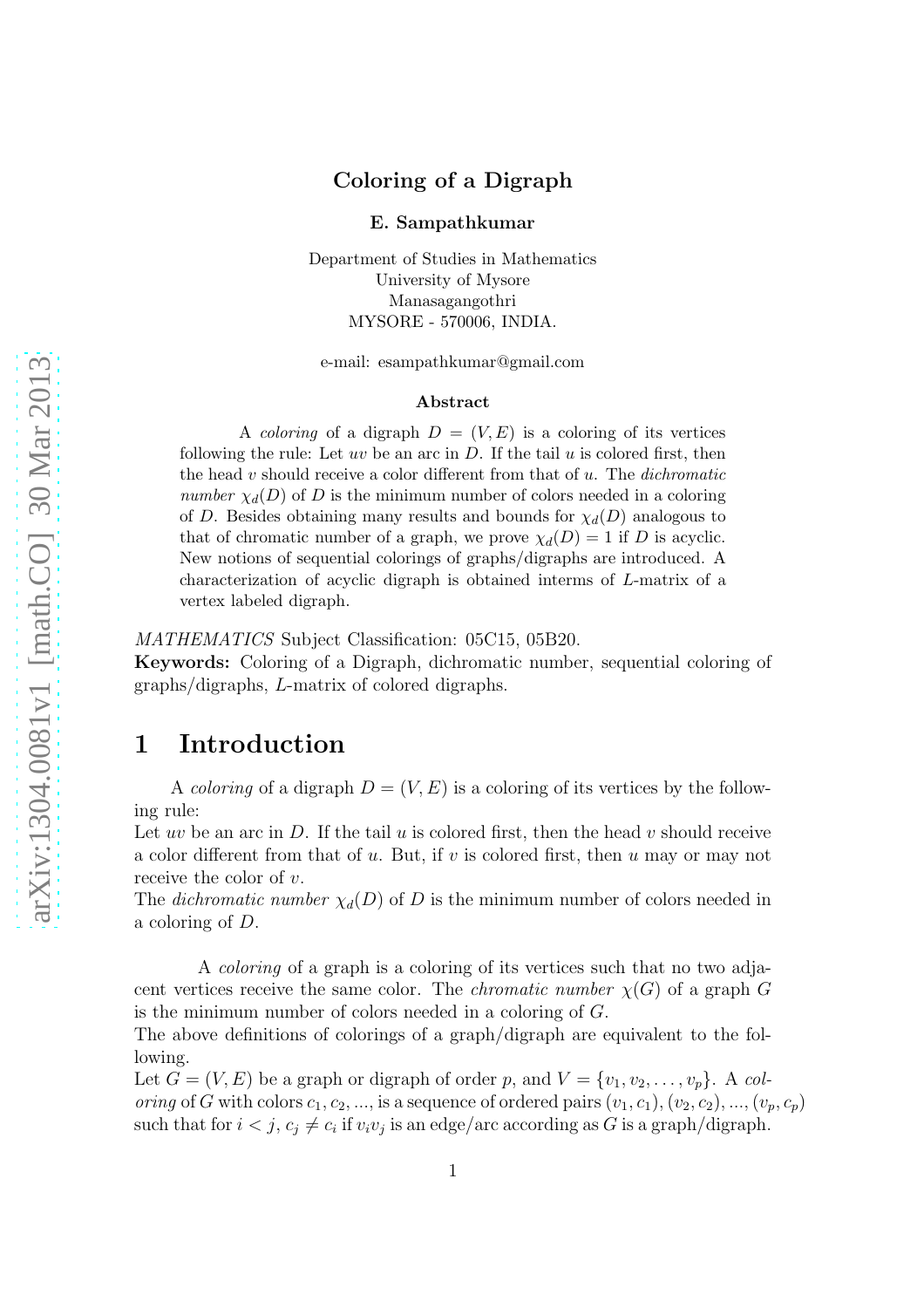The *chromatic/dichromatic* number of  $G$  is the minimum number of colors needed in a coloring of  $G$  according as  $G$  is a graph or a digraph.



Figure 1 exhibits the colorings of the digraphs following the above rule. The sequences of ordered pairs indicate the order in which the vertices are colored using the above rule. We note that the dichromatic number of the 3-cycle is 2, and that of semi-cycle of length 3 is 1. The above examples show that the number of colors needed to a color a digraph D depends on the sequence of vertices we choose to color them.

It appears that there is no standard notion of digraph coloring as compared to the usual coloring of graphs. However, there are a few different notions of digraph coloring ( see for example  $[1]$ ,  $[2]$ ,  $[4]$ ,  $[5]$ ,  $[7]$ ).

For any definitions on graphs and digraphs, we refer the book [\[3\]](#page-13-3). In this paper, we initiate a study of dichromatic number  $\chi_d(D)$  of a digraph D, and obtain many results and bounds for  $\chi_d(D)$  analogous to those of chromatic number of a graph.

Also, we introduce new coloring parameters of graphs and digraphs, called sequential coloring numbers, closely related to the chromatic and dichromatic numbers.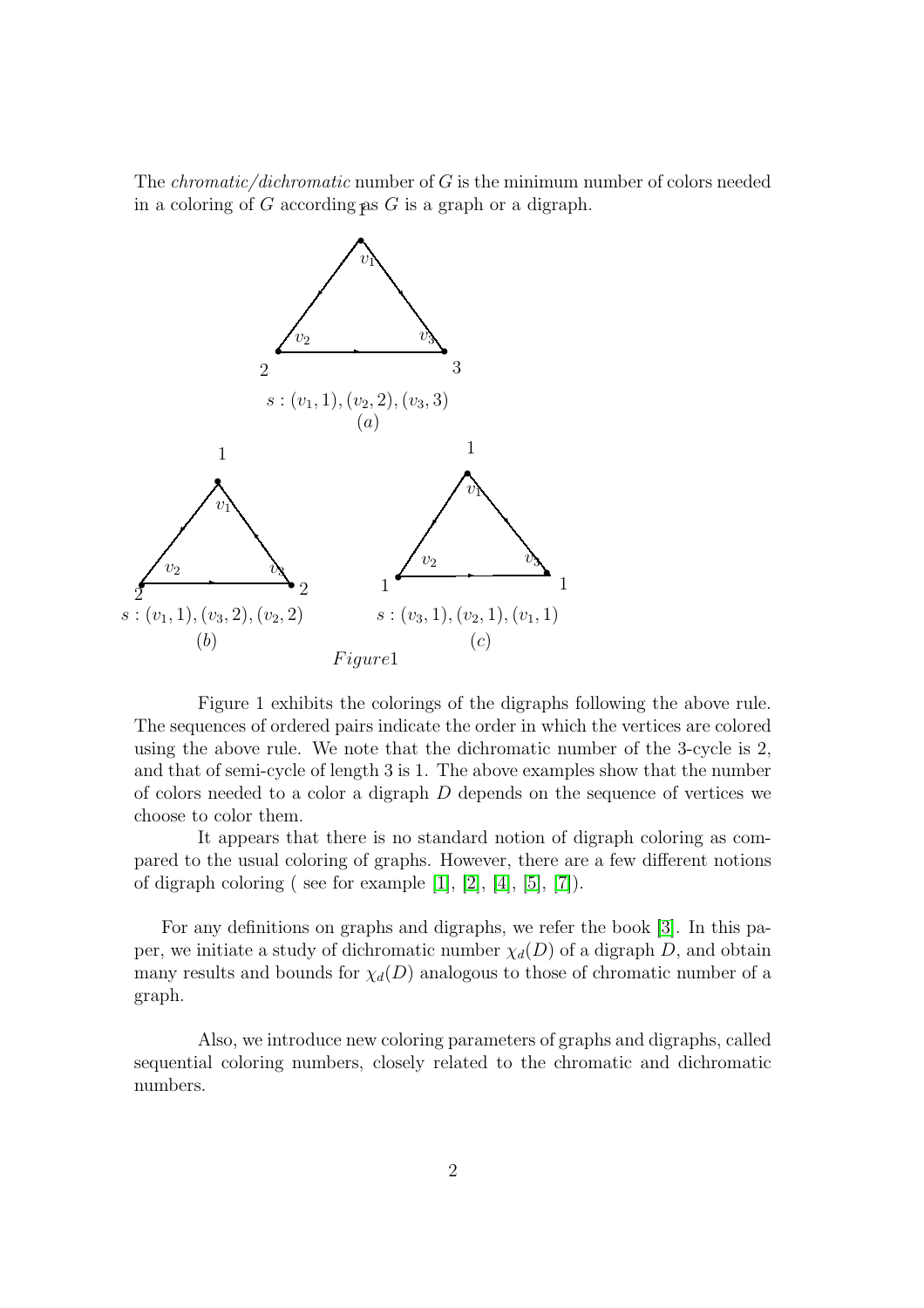### 2 Some Basic Results

**Proposition 1.** a) For a directed path  $P_n$  on n vertices,  $\chi_d(P_n) = 1$ . b) For any directed cycle  $C_n$  on n vertices,  $n \geq 3$ ,  $\chi_d(C_n) = 2$ .

*Proof.* a) Let  $v_1v_2...v_n$  be a directed path. Color the vertices in the order  $v_n, v_{n-1}, \ldots, v_1$  with color 1.

b)Let  $C_n : v_1v_2 \ldots v_n$  be a directed cycle. First color  $v_1$  and  $v_n$  with color 1, and then color the vertices  $v_2, v_3, \ldots, v_{n-1}$  alternately with colors 2 and 1.  $\Box$ 

**Proposition 2.** If  $C_n : v_1v_2 \ldots v_n$  is a semi-cycle which is not a directed cycle, then  $\chi_d(C_n) = 1$ .

*Proof.* Clearly,  $C_n$  has a sink say  $v_1$ , where  $v_2v_1$  and  $v_nv_1$  are arcs. Let  $v_1v_2 \ldots v_i$ ,  $2 \leq i \leq n-1$  be a maximal directed path. We color the vertices  $v_{i-1}, v_{i-2}, \ldots, v_2$ by the color 1, in this order. Now, we look for a maximal directed path from  $v_i$ to  $v_j$ , where  $i < j$ , and color the vertices  $v_j, v_{j-1}, \ldots, v_i$  by the color 1, in this order. Note that  $v_j$  may be  $v_i$ . If some more vertices are left out, we look for a vertex  $v_k$ ,  $j < k$ , such that  $v_k v_{k-1}...v_j$  is a maximal directed path. We color the vertices of this path starting from  $v_j$  to  $v_k$ . We continue this process and color all vertices of  $C_n$  with color 1.  $\Box$ 

**Remark 1:** Given a sequence of vertices of a digraph  $D$  it is easy to find the minimum number of colors needed to color the vertices in the order given by the sequence. But, given a coloring of a digraph, it may be difficult in general to find a sequence of vertices which gives that coloring.

For a digraph D, the *underlying graph* of D, denoted by  $G(D)$  has the same vertex set as  $D$ , where two vertices u and v are adjacent if uv or vu is an arc in  $D$ .

Clearly, for any digraph D,

$$
\chi_d(D) \leq \chi(G(D)),
$$

where  $\chi(G(D))$  is the chromatic number of the graph  $G(D)$ . Further,  $\chi_d(D)$  $\chi(G(D))$  if, and only if, every arc in D is symmetric.

### 3 Bounds for dichromatic number

In a digraph D, the *indegree ind(v)* is the number of arcs having v as their head, and the *outdegree*  $od(v)$  is the number of arcs having v as their tail.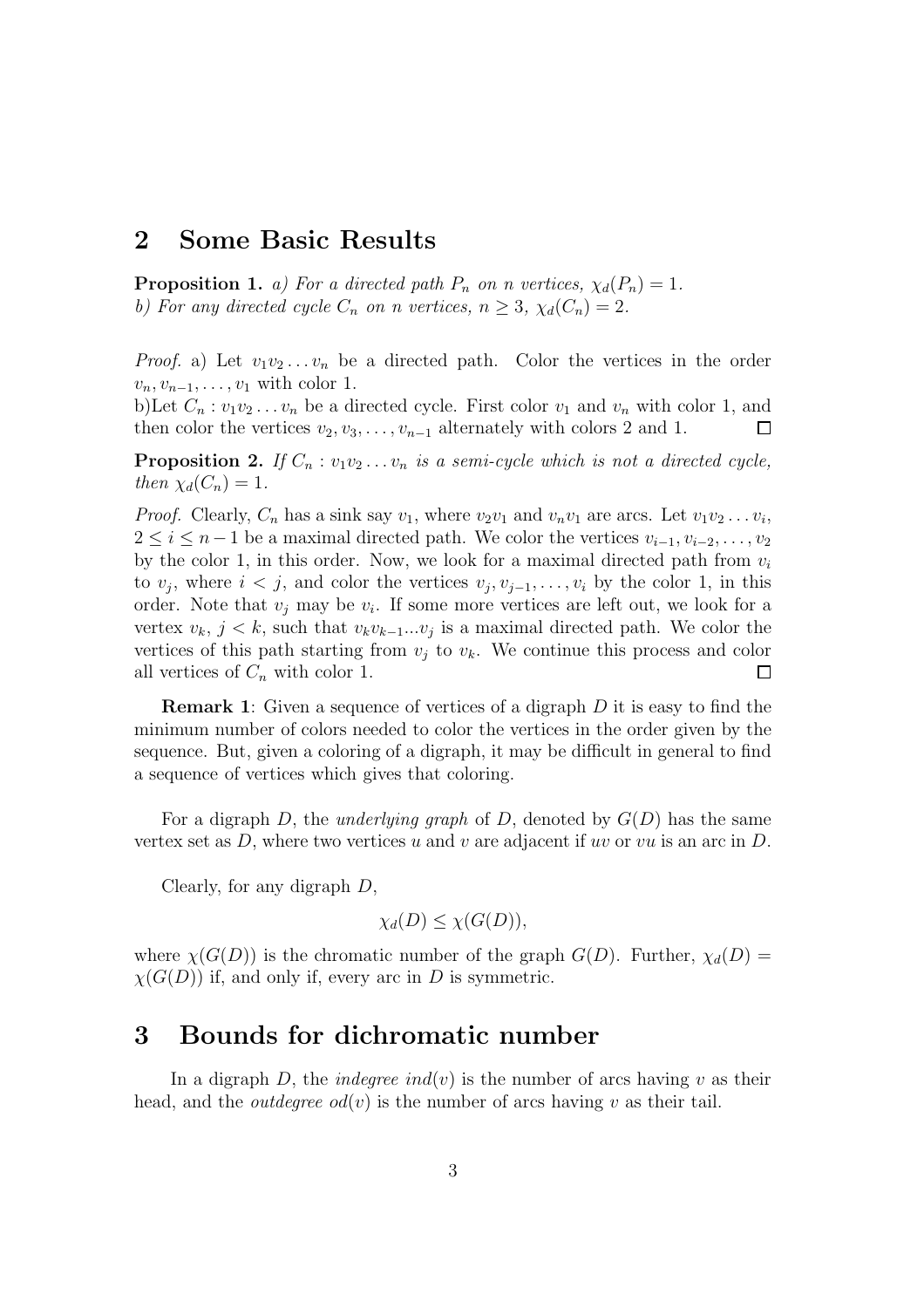For a digraph  $D = (V, E)$ , let  $\Delta_{in}(D) = max\{ind(v) : v \in V\}$ , and  $\Delta_{od}(D) = max\{od(v) : v \in V\}.$ 

Proposition 3. For any digraph D of order p without symmetric arcs

$$
\chi_d(D) \leq p - \Delta_{in}(D).
$$

*Proof.* Let v be a vertex with  $ind(v) = \Delta_{in}(D)$ . First, color v with color 1, and then color all tails of arcs having  $v$  as their head, with color 1. Thus, after coloring  $\Delta_{in}(D) + 1$  vertices with color 1, the rest of the vertices can be colored with  $p - \Delta_{in}(D) + 1$  distinct colors. Thus, all vertices in D can be colored with  $p - \Delta_{in}(D)$  colors, and  $\chi_d(D) \leq p - \Delta_{in}(D)$ .  $\Box$ 

Note that Proposition 3 is not true if  $D$  has symmetric arcs. For example, in Figure 2,  $\Delta_{in}(D) = 2$ ,  $\chi_d(D) = 2$ , and  $p - \Delta_{in}(D) = 1$ .



#### Figure 2

A set  $S$  of vertices in a digraph  $D$  is *independent* if there is no arc between any two vertices in S.

One can obtain a stronger result.

**Proposition 4.** Let  $D = (V, E)$  be a digraph of order p without symmetric arcs, and S be an independent set of vertices. Then

$$
\chi_d(D) \leq p - \sum_{v \in S} ind(v) + |S|.
$$

A digraph  $D$  is a tree if the underlying graph  $G(D)$  of  $D$  is a tree. A vertex v in a tree D is a pendant vertex if it is a pendant vertex in  $G(D)$ .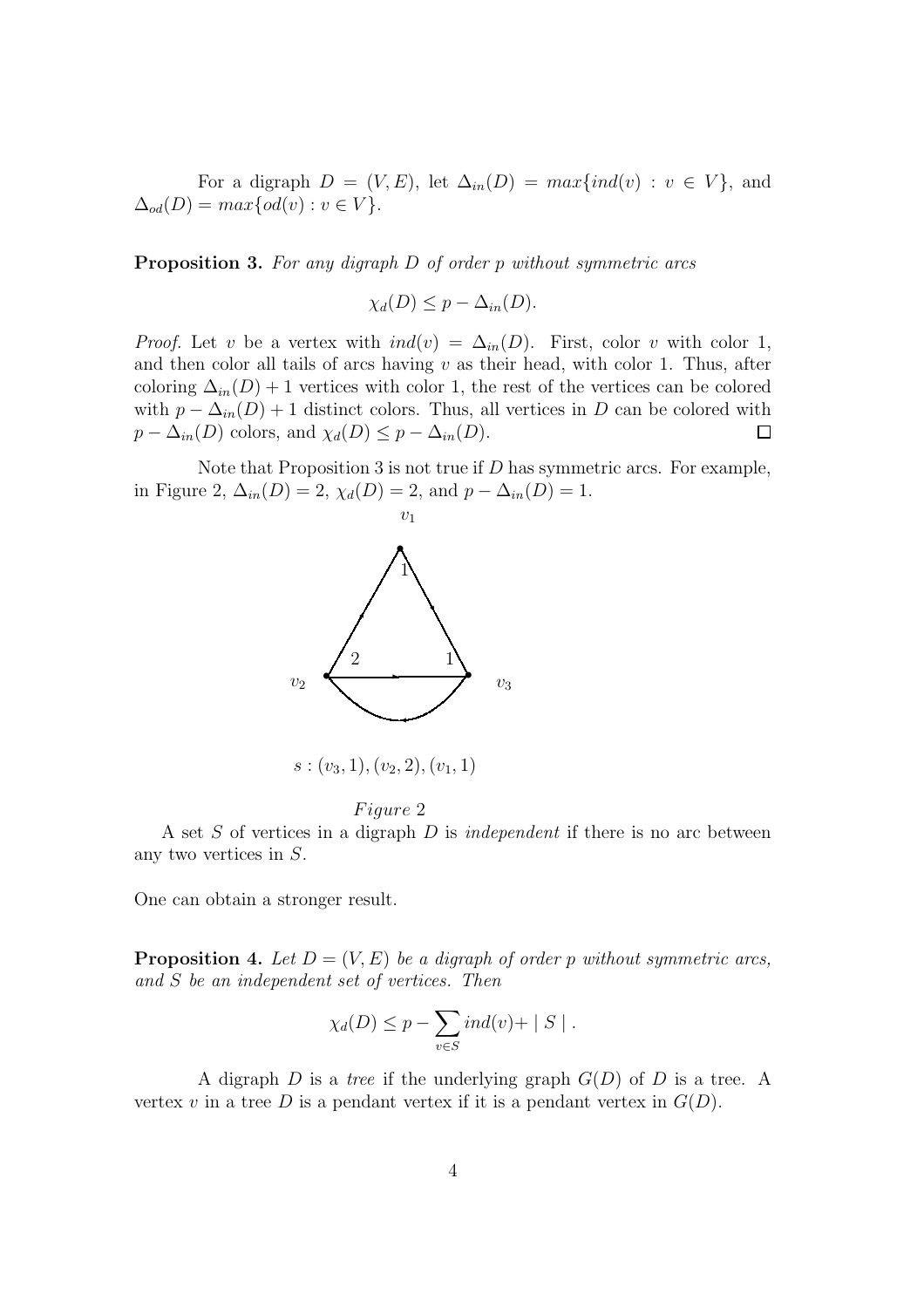We now prove that all acyclic digraphs have dichromatic number equal to 1. First we prove,

#### **Lemma 5.** If a digraph D is a tree, then  $\chi_d(D) = 1$ .

Proof. We prove the result by induction on the number of vertices in D. Clearly, the result is true if  $D$  has 2 or 3 vertices. Suppose it is true if  $D$  has  $p$  vertices where  $p \geq 3$ , and let D be a tree with  $p + 1$  vertices. There is a pendant vertex v in D such that for some other vertex u in D, either uv or vu is an arc. Case 1. vu is an arc.

By inductive hypothesis, all vertices in  $D - v$  can be colored with the same color, say 1. Now, giving color 1 to v in  $D$ , one can obtain a coloring of  $D$  in which all vertices have the same color 1.

#### Case 2. uv is an arc.

Consider a 1-coloring of  $D - v$ . In this coloring, u is given color 1. Remove the color given to u. Color v with color 1, and then give color 1 to u. This gives a 1coloring of D. This completes the proof.  $\Box$ 

Let  $D$  be a digraph, and  $u, v$  be two vertices in  $D$ , such that uv is not an arc in D. The digraph obtained by adding the arc uv to D is denoted by  $D + uv$ .

**Lemma 6.** Let u, v be two vertices in a digraph D such that  $\chi_d(D) = 1$ , and there is no directed path from u to v. Then there exists a 1-coloring of D such that u is colored first and then v.

*Proof.* If  $D$  is a semi-path, one can easily see that this is true. Otherwise, we prove the result by induction on the number  $p$  of vertices in  $D$ . The result is true if D has 3 or 4 vertices. Let the result be true for all digraphs D with  $\chi_d(D) = 1$ with p vertices where  $p \geq 4$ .

Suppose D' is a digraph of order  $p + 1$  with  $\chi_d(D') = 1$ . Let u, v be two vertices in  $D'$  such that there is no directed path from u to v in  $D'$ . Suppose w be a vertex in D' which is not on a  $u - v$  semi-path. The digraph  $D = D' - w$ has p vertices, and  $\chi_d(D) = 1$ . By inductive hypothesis, there exists a 1-coloring of  $D$  such that  $u$  is given color 1 before  $v$  is colored.

Case 1. w is not the head of any arc in  $D'$ . In this case, any 1-coloring of  $D$  can be extended to 1- coloring of  $D'$  by giving color 1 to w, where u is colored first, and then v.

Case 2. The vertex w is the head of arcs say,  $w_1w, w_2w, \ldots, w_kw$ . Consider a 1-coloring of  $D$  in which  $u$  is colored first before  $v$ . In this coloring, remove the colors of the vertices  $w_1, w_2, \ldots, w_k$ . Then in D', give color 1 to w, and then color the vertices  $w_1, w_2, \ldots, w_k$ . This gives the required coloring of  $D'$ .  $\Box$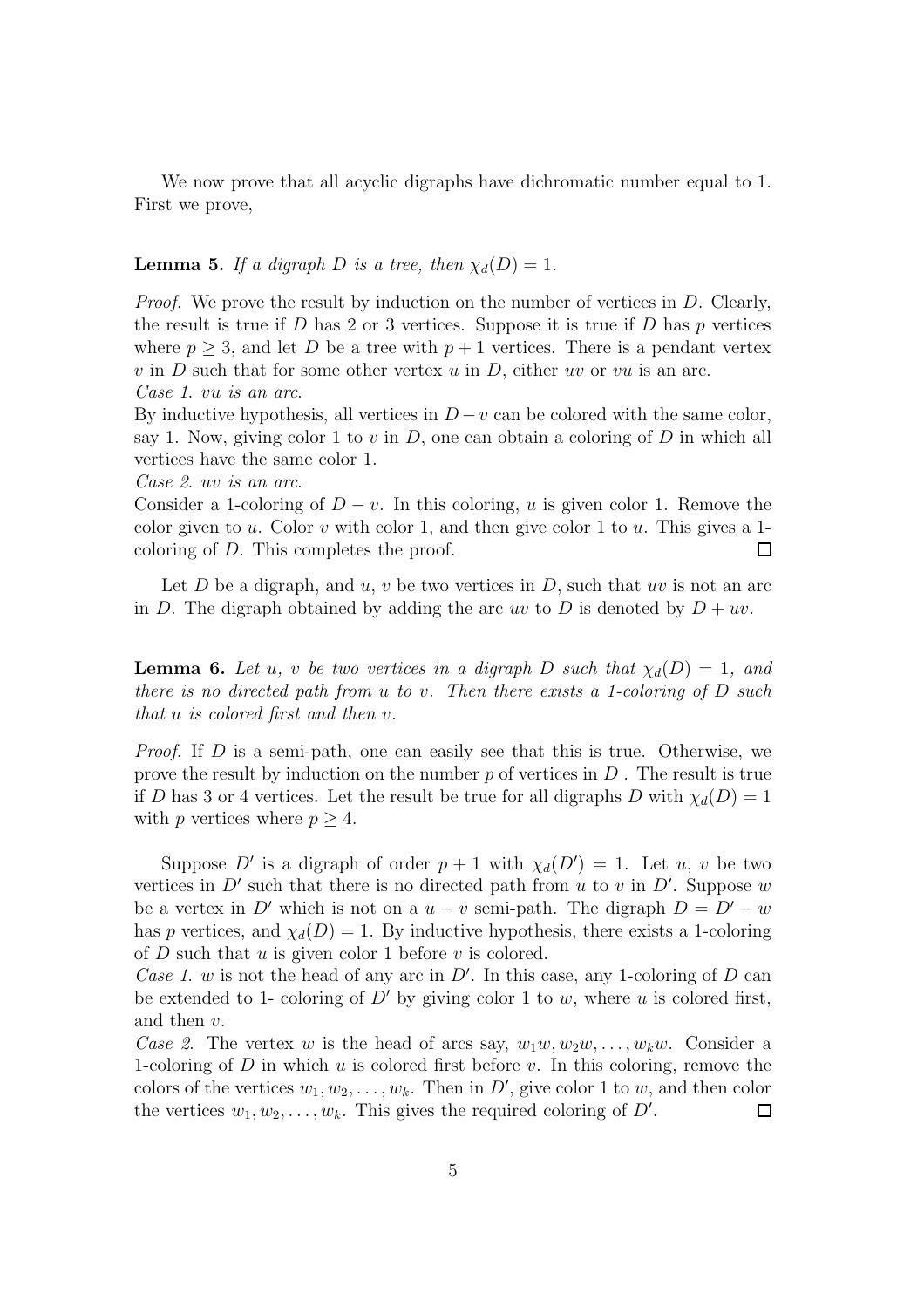**Theorem 7.** Let D be an acyclic digraph. Then  $\chi_d(D) = 1$ .

*Proof.* The result is true if D is a tree (Lemma 5). Suppose, D is not a tree. Let D' be the spanning tree obtained from D by removing arcs  $u_1v_1, u_2v_2, \ldots, u_kv_k$ . In the tree  $D'$ , there is no directed path from  $v_k$  to  $u_k$ . For otherwise, we have a directed cycle in D, which is not true. By Lemma 5, there is a 1-coloring of D' such that  $v_k$  is colored first, and then  $u_k$ . The same 1-coloring of D' gives a 1-coloring of  $D'' = D' + u_k v_k$ . Putting back the arcs  $u_{k-1}v_{k-1}, \ldots, u_1v_1$  to  $D''$  one by one, to get back D, we find with the same type of argument,  $\chi_d(D) = 1$ .  $\Box$ 

#### 4 c-Independent Sets

Consider a coloring C of a digraph  $D = (V, E)$ . A set S of vertices in D is *color independent* or *c*-independent with respect to  $C$  if all vertices in  $S$  have the same color. The *c*-independence number  $\beta_{oc}(D)$  of D is the maximum cardinality of a c-independent set.

One can also define the dichromatic number  $\chi_d(D)$  of a digraph D as the minimum order of a partition of the vertex set  $V$  of  $D$  into  $c$ -independent sets. Such a partition is called dichromatic partition of D.

As in graphs, one can easily establish the following result.

Proposition 8. For a digraph D of order p,

$$
\frac{p}{\beta_{oc}(D)} \le \chi_d(D) \le p - \beta_{oc}(D) + 1.
$$

These bounds are tight. For example, let  $D$  be acyclic digraph of order  $p$ . Then  $\chi_d(D) = 1$  and  $\beta_{oc}(D) = p$ . Also, for the 3-cycle in the Figure 3 below,  $\chi_d(c_3) = 2, \ \beta_{oc}(D) = 2.$ 

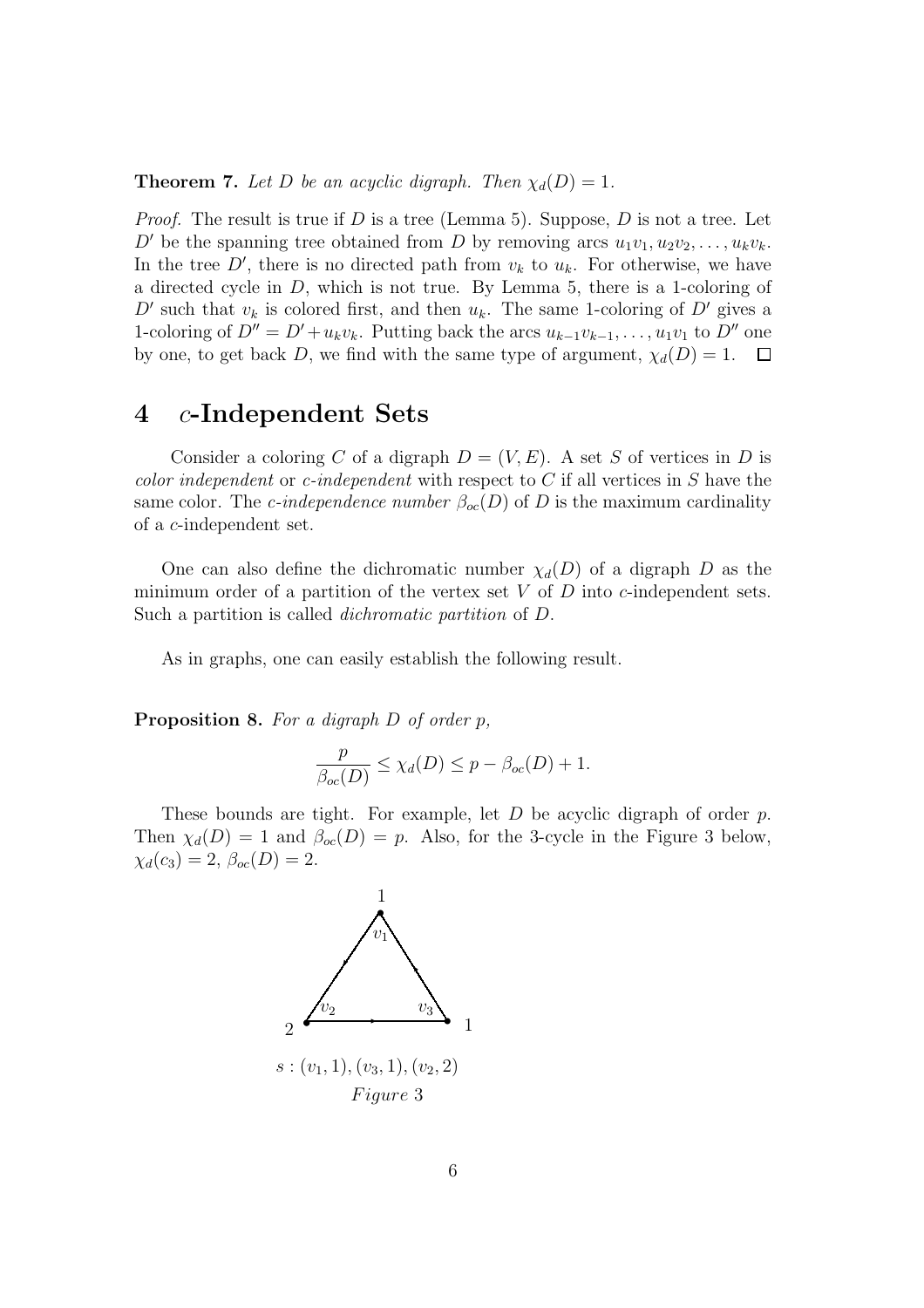### 5 c-Bipartite digraphs

A digraph  $D = (V, E)$  is *c*-bipartite if V can be partitioned into two *c*independent sets. Trivially, an acyclic digraph is c-bipartite. We now characterize c-bipartite digraphs.

Let  $C_n : v_1v_2 \ldots v_nv_1$ , be a directed cycle. If each arc  $v_iv_{i+1}, 1 \leq i \leq n-1$ , and  $v_n v_1$  is symmetric, then  $C_n$  is called a *symmetric cycle* of length n.

Proposition 9. The following statements are equivalent for a digraph D.  $(i)$  D is c-bipartite. (*ii*)  $\chi_d(D) = 2$ . (iii) D does not have an odd symmetric cycles.

The proof is more or less similar to the corresponding result for graphs, and we omit the same.

If  $C_n$  is a dicycle of length  $n \geq 2$ , then  $C_n$  is c-bipartite, since  $\chi(C_n) = 2$ , for all  $n > 2$ .

## 6 Sequential Coloring or s-Coloring

While coloring the vertices of a graph or digraph, we invariably choose a sequence of vertices to color them. This motivates one to define sequential coloring or s-coloring, and s-coloring number of a graph or digraph as follows:

Let  $G = (V, E)$  be a graph or digraph of order p, and V be the vertex set of G. Suppose  $s : v_1, v_2, \ldots, v_p$  is a sequence of vertices in V. A s-coloring of G with colors  $c_1, c_2, \ldots$ , is a sequence of ordered pairs

 $(v_1, c_1), (v_2, c_2), ..., (v_p, c_p)$  ...(1) such that for  $i < j$ ,  $c_j \neq c_i$  if  $v_i v_j$  is an edge or an arc according as G is a graph or digraph.

The *s-coloring number* of G is the minimum number of colors that can appear in the sequence (1). When G is a graph, the s-coloring number is called the s*chromatic number* of G, and it is denoted by  $\chi_s(G)$ . When G is a digraph, the s-coloring number of  $G$  is called the *s*-dichromatic number of  $G$ , and it is denoted by  $\chi_{sd}(G)$ . When G is graph, the sequence (1) is *chromatic* if  $\chi_s(G) = \chi(G)$ , the chromatic number of  $G$ . Similarly, when  $G$  is a digraph, the sequence  $(1)$  is dichromatic if  $\chi_{sd}(G) = \chi_d(G)$ , the dichromatic number of G.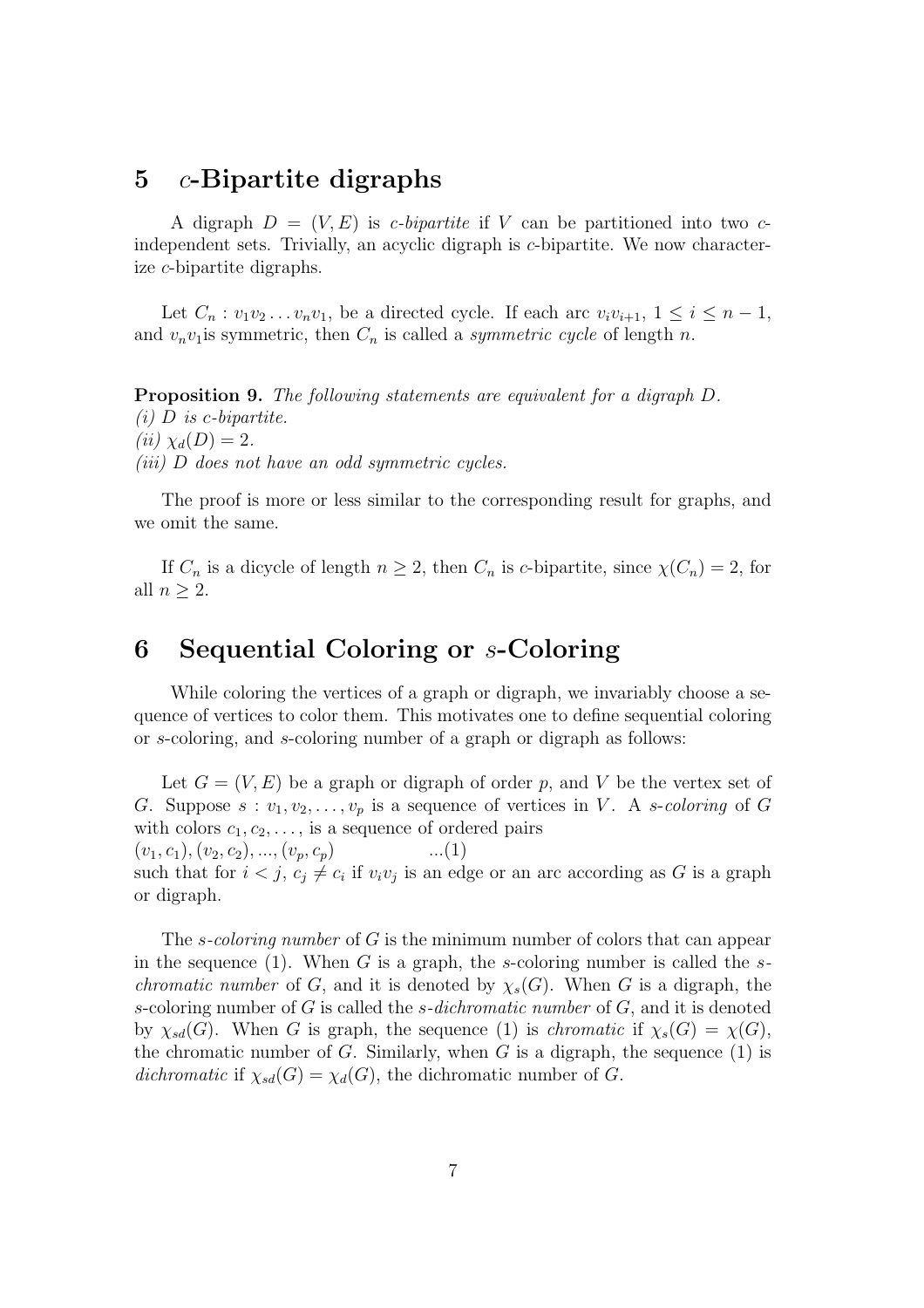

 $s_1: (v_1, 1), (v_3, 1), (v_5, 1), (v_6, 1), (v_2, 2), (v_4, 3)$   $s_2: (v_1, 1), (v_2, 2), (v_5, 2), (v_3, 3), (v_4, 4)$ (a) (b) Figure 4

For example, in Figure 4(a),  $\chi_{s_1}(T) = 3$ , and in Figure 4(b)  $\chi_{s_2}(G) = 4$ .



In Figure 5, the sequence  $s_1$  is a chromatic, but  $s_2$  is not.

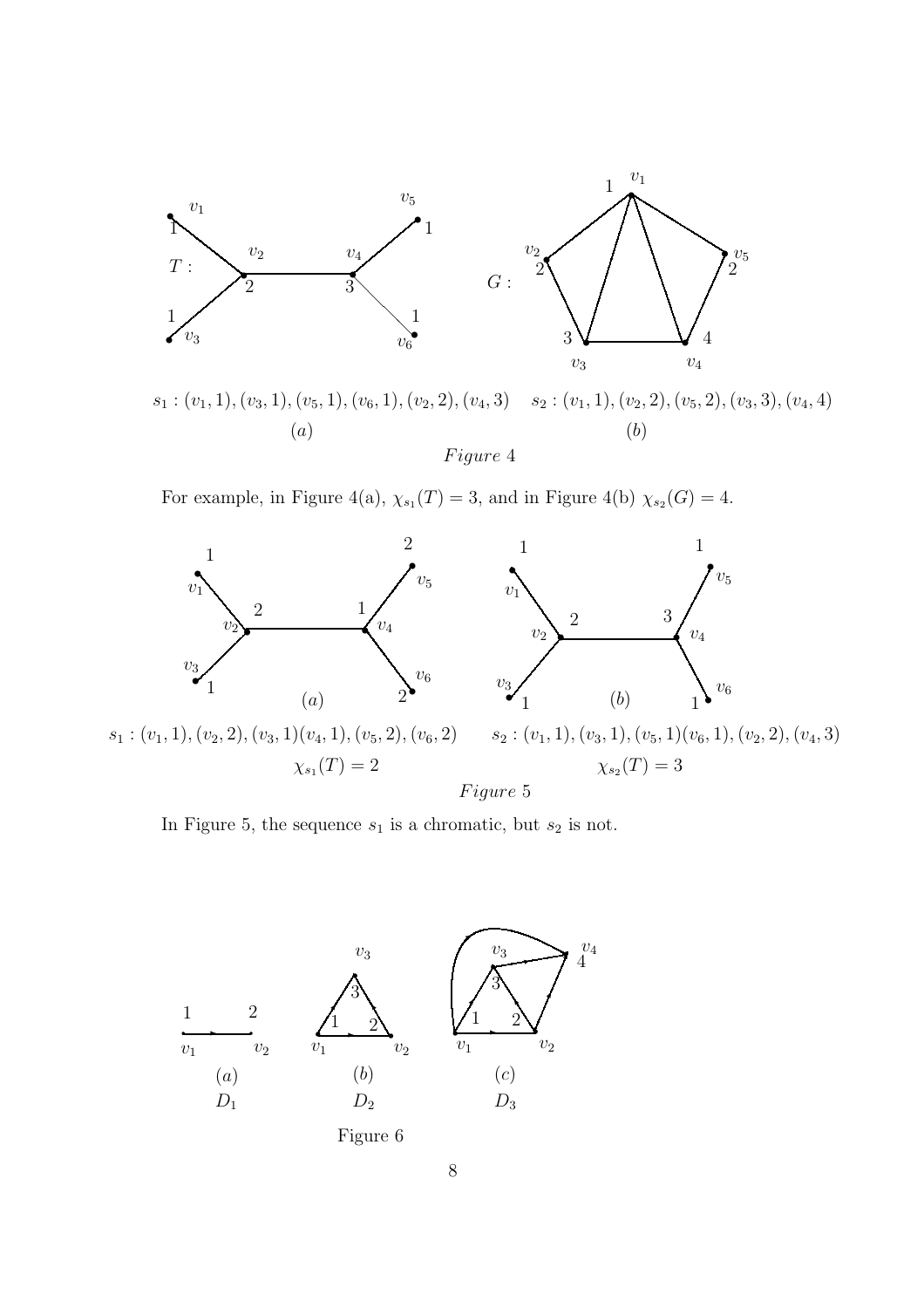The following result is well known.

Proposition 10. Given a positive integer n, there exists a triangle free graph G whose chromatic number is n.

A similar result for digraphs is the following:

Proposition 11. Given a positive integer n, there exists a digraph D and a sequence s of its vertices in D such that its s-dichromatic number  $\chi_{sd}(D) = n$ .

*Proof.* Let  $D_1$ , be the digraph which consists of an arc  $v_1v_2$ . We color  $v_1$  with color 1, and then color  $v_2$  with color 2 as in Figure 6(a). Take a new vertex  $v_3$ , and draw arcs  $v_1v_3$  and  $v_2v_3$  to get the digraph  $D_2$ . Now color the vertex  $v_3$ with color 3 as shown in Figure 6(b). After having successively constructed the digraphs  $D_1, D_2, D_3, \ldots, D_{n-1}$ , and giving colors  $1, 2, 3, \ldots, n-1$  to the vertices  $v_1, v_2, \ldots, v_{n-1}$ , we construct the digraph  $D_n$  by taking a new vertex  $v_n$ , and adding arcs  $v_i v_n$ , for  $1 \leq i \leq n-1$ , and give color n to  $v_n$ . The digraph  $D_n$  thus constructed has s-coloring  $s:(v_1, 1), (v_2, 2), \ldots, (v_n, n)$ . Clearly,  $\chi_{sd}(D) = n$ .  $\Box$ 

#### 7 Complete Partition

A partition  $P = \{V_1, V_2, \ldots, V_k\}$  of the vertex set V of a graph  $G = (V, E)$ is *complete* if there exists an edge between any two sets in  $P$ . A minimum order of a partition of V into independent sets is called a chromatic partition. It is well known that any chromatic partition is complete. A s-coloring  $s:(v_1, c_1), (v_2, c_2), \ldots, (v_p, c_p)$  of a graph/digraph also partitions its vertex set  $V = \{v_1, v_2, \ldots, v_p\}$  into independent/c-independent sets. In particular, a scoloring of a graph  $G = (V, E)$  with minimum number of colors gives a partition of the vertex set which is complete.

The *achromatic number*  $\psi(G)$  of a graph  $G = (V, E)$  is the maximum order of a partition of  $V$  into independent sets, which is complete. It now follows that for any graph  $G$ ,

$$
\chi(G) \le \chi_s(G) \le \psi(G) \quad ...(2)
$$

A *complete coloring* of a graph  $G$  is a partition of its vertex set  $V$  into independent sets which is complete. It is known that for every integer a with  $\chi(G) \leq a \leq \psi(G)$ , there exists a complete partition of V of order a. Hence it follows that for any such integer a there exists a s-coloring of  $G$  such that  $\chi_s(G) = a.$ 

It is known that many upper bounds of  $\chi(G)$  are also bounds for  $\psi(G)$ , and hence bounds for  $\chi_s(G)$ . In a s-coloring, if  $\beta_{0s}$  is the maximum cardinality of a color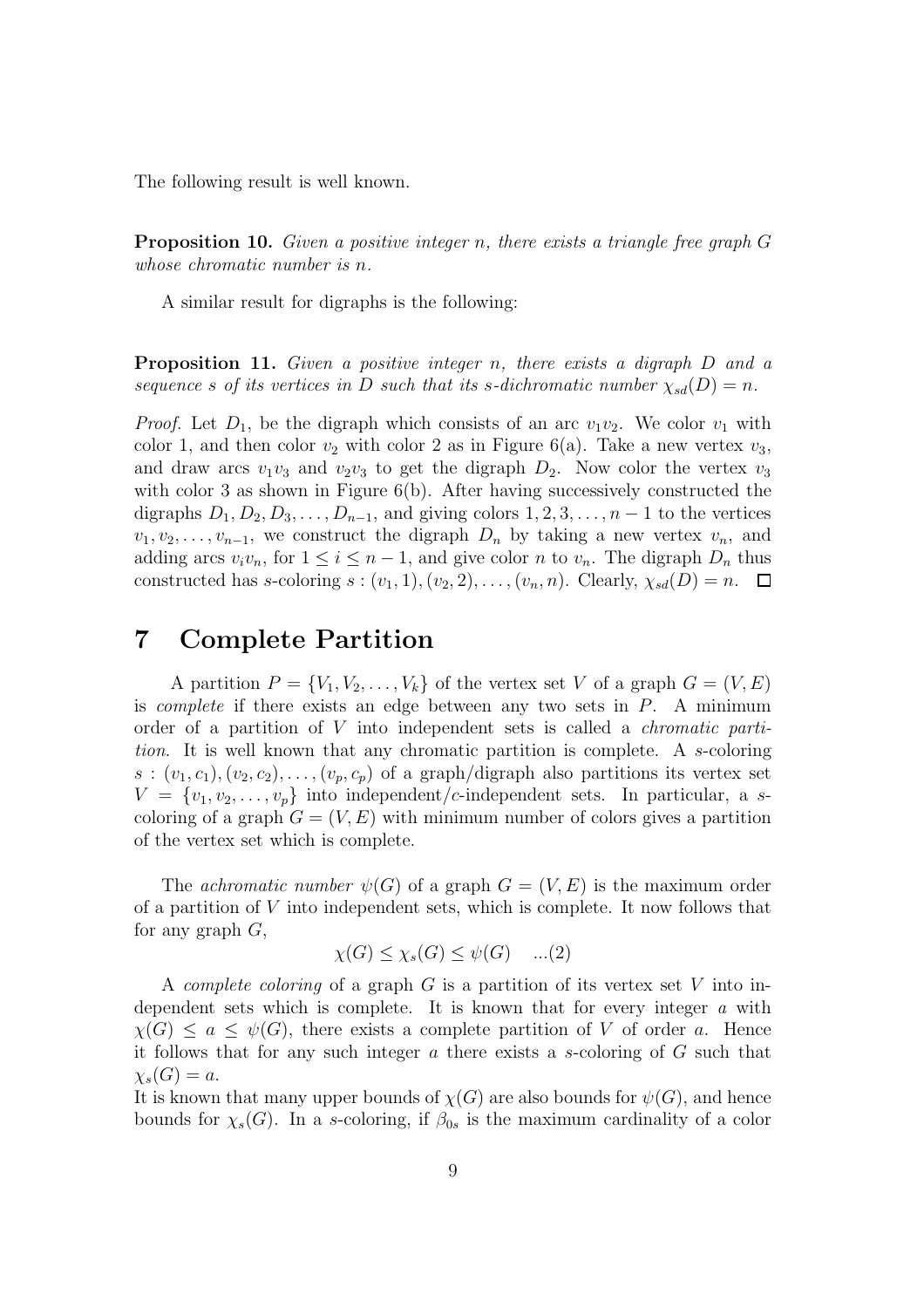class, one can easily make out that  $p/\beta_{0_s}$  is a lower bound for  $\chi_s(G)$ .

Problem: Characterize graphs G for which

$$
\chi(G) = \chi_s(G) = \psi(G).
$$

For example, complete graphs, wheels and cycles belong to this category.

A partition  $P = \{V_1, V_2, \ldots, V_k\}$  of the vertex set V of a digraph is *complete* if there exists an arc between any two sets in  $P$ . A minimum order of a partition of V into c-independent sets is a *dichromatic partition* of  $V$ , and any such partition is complete.

The s-achrodichromatic number  $\psi_{sd}(D)$  of a digraph D is the maximum order of a partition of  $V$  into  $c$ -independent sets which is complete.

Let V be the set of vertices of a graph/digraph, and  $s(V)$  be the set of all sequences of vertices in  $V$ .

Note:

(i) For a graph  $G = (V, E)$ ,

 $\chi(G) = min{\chi_s(G) : s \in s(V)}$ 

 $\psi(G) = max\{\chi_s(G) : s \in s(V)\}.$ 

(ii) For a digraph  $D = (V, E)$ ,

$$
\chi_d(D) = \min\{\chi_{sd}(D) : s \in S(V)\}
$$
  

$$
\psi_{sd}(D) = \max\{\chi_{sd}(D) : s \in s(V)\}.
$$

For any digraph  $D$ , we have,

$$
\chi_d(D) \leq \chi_{sd}(D) \leq \psi_{sd}(D).
$$

In Figure 7,  $\psi_{sd}(D) = 4$  where s-coloring is  $s : (v_1, 1)(v_2, 2)(v_5, 2)(v_3, 3)(v_4, 4)$ . The above sequence also gives the s-achromatic number of the underlying graph G of D.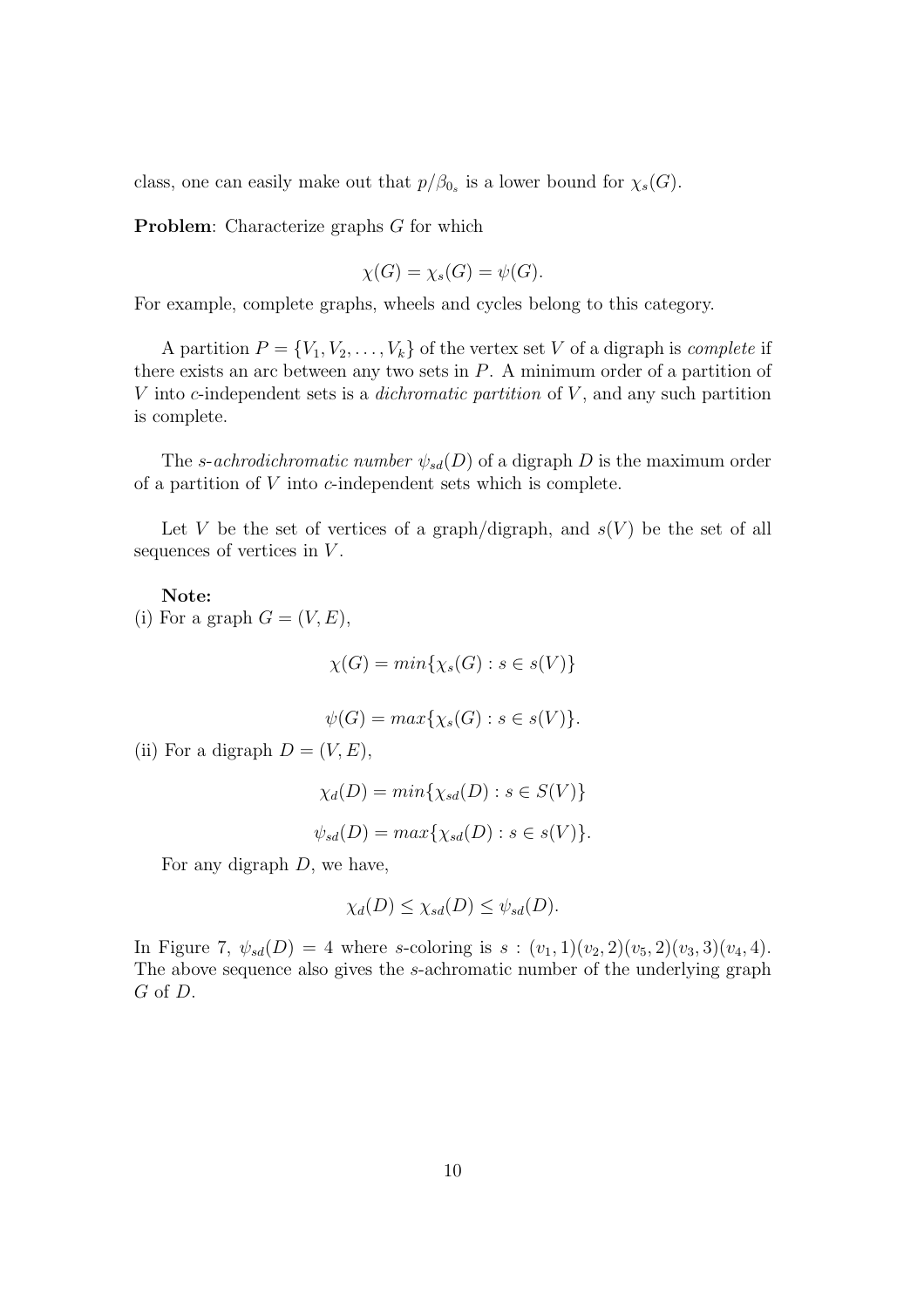

**Proposition 12.** Let  $G(D)$  be the underlying graph of digraph D. Then

$$
\psi_{sd}(D) \le \psi_s(G(D)).
$$

*Proof.* Let  $P = \{V_1, V_2, \ldots, V_k\}$  be any s-achromatic partition of the vertex set V of  $G(D)$ . Since each independent set is c-independent, P is also a partition of V into c-independent sets in  $D$ . Further, since  $P$  is complete partition of V in G, it is also a complete partition of V in D. Hence,  $\psi_{sd}(D) \leq \psi_s(G(D))$ .  $\Box$ 

Let  $D$  be a digraph and  $G$  be its underlying graph of  $D$ . We have the following chain of relations concerning the coloring numbers discussed above.

$$
\chi_d(D) \le \chi_s(D) \le \chi(G) \le \chi_s(G) \le \psi_s(G) \le \psi_{sd}(D).
$$

# 8 Coloring of a Digraph and its Matrix Representation

A vertex labeled digraph D can be uniquely represented by a matrix called the L-matrix of D. A characterization of such matrices is obtained. Further, a characterization of acyclic digraphs in terms of its L-matrix is obtained.

Let  $D = (V, E)$  be a digraph and  $V = \{v_1, v_2, \ldots, v_p\}$ . Suppose the vertices of D are labeled, and for a vertex  $v_i$ , let  $\ell(v_i)$  be the label of  $v_i$ ,  $1 \leq i \leq p$ . The labels of the vertices need not be distinct. One can represent such a labeled digraph D uniquely by means of a square matrix  $M = [a_{ij}]$  of order p called the L-matrix of D whose entries  $a_{ij}$  are defined as follows: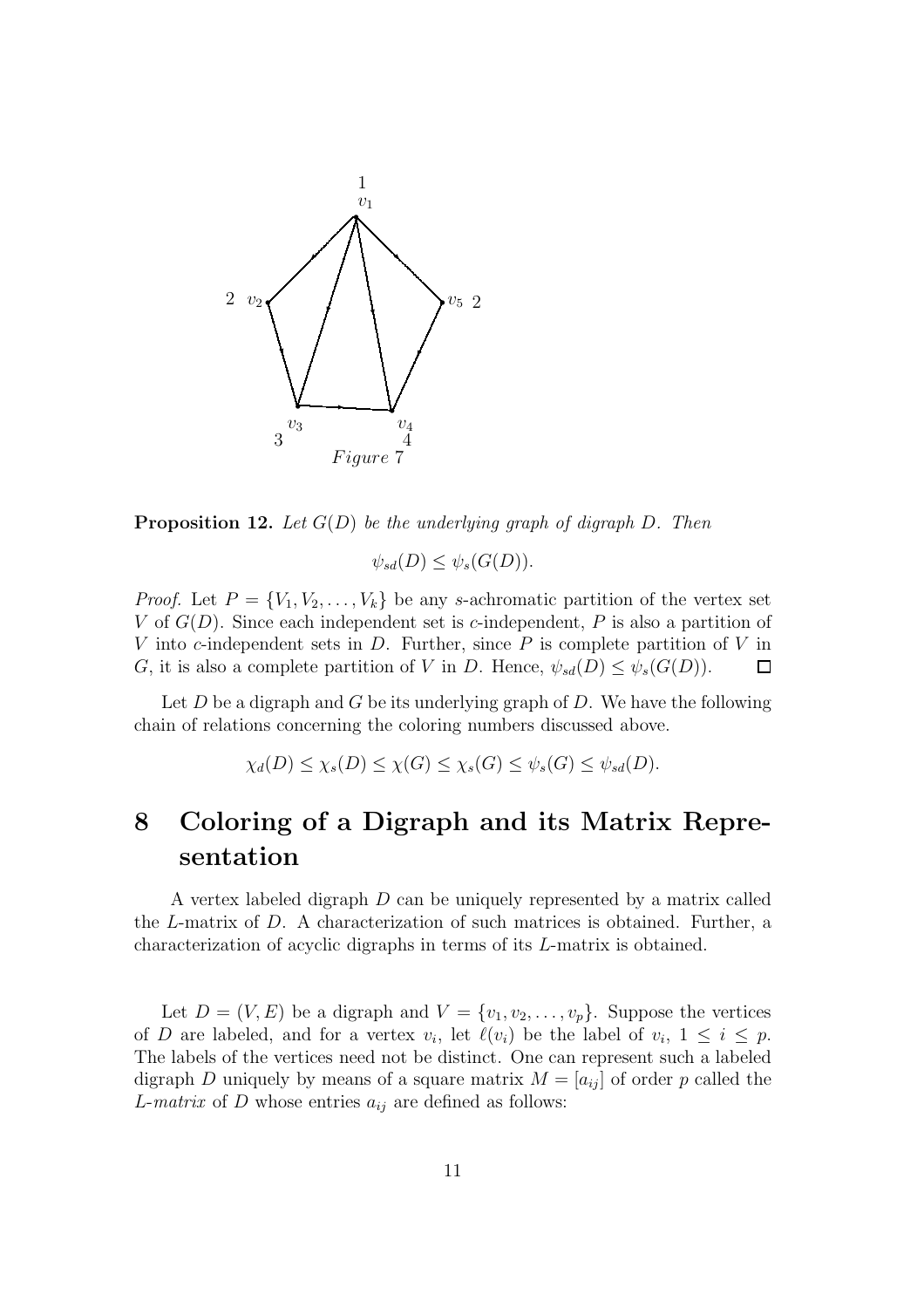$a_{ij} =$  $\sqrt{ }$  $\int$  $\overline{\mathcal{L}}$ 2, if  $v_i v_j$  is an arc and  $\ell(v_i) = \ell(v_j)$ , 1, if  $v_i v_j$  is an arc and  $\ell(v_i) \neq \ell(v_j)$ ,  $-1$ , if  $v_i v_j$  is not an arc and  $\ell(v_i) = \ell(v_j)$ , 0, otherwise.

Note that the L- matrix is a non-symmetric with zero diagonal.



In Figure 8, the  $L$ -matrix of the labeled digraph  $D$  is given. Suppose there are k distinct labels in the labeled digraph  $D$ . One can partition the vertex set V into k sets  $V_1, V_2, \ldots, V_k$ , such that all vertices in  $V_i$  for  $1 \leq i \leq k$ , have the same label. Given the L-matrix  $M = [a_{ij}]$  of a labeled digraph D, one can easily determine the digraph D uniquely as well as the partition  $V = \{V_1, V_2, \ldots, V_k\}$ of the vertex set given by the labels as follows:

Let  $V = \{v_1, v_2, \ldots, v_p\}$ , be the vertex set of D. For any two vertices  $v_i$  and  $v_j$ in D,  $v_i v_j$  is an arc in D if, and only if,  $a_{ij} \in \{2, 1\}$ . Further,  $v_i$  and  $v_j$  have the same label if, and only if,  $a_{ij} \in \{2, -1\}$ . For a vertex  $v_i$ , the set of all vertices in D having the same label as  $v_i$  is determined as follows:  $C(v_i) = \{v_i\} \cup \{v_j : a_{ij} \in \{2-1\}\}.$ 

In [\[6\]](#page-13-4) the authors have defined the L-matrix  $M = [a_{ij}]$  of a vertex labeled graph  $G = (V, E)$  of order p analogously as follows: Let  $V = \{v_1, v_2, \ldots, v_p\}$ . For any two vertices  $v_i$  and  $v_j$  in G,  $v_i v_j$  is an edge if, and only if,  $a_{ij} \in \{2, 1\}$ . Further,  $\ell(v_i) = \ell(v_j)$  if, and only if,  $a_{ij} = \{2, -1\}$ . Note that this matrix is symmetric.

We now characterize *L*-matrix of a labeled digraph.

**Theorem 13.** (Characterization) A square matrix  $M = [a_{ij}]$  of order p with zero diagonal and  $a_{ij} \in \{2, 1, 0, -1\}$ , is the L-matrix of a labeled digraph D of order p, if, and only if, the following conditions hold. i)  $a_{ij}, a_{jk} \in \{2, -1\}$ , implies  $a_{ik} \in \{2, -1\}$ .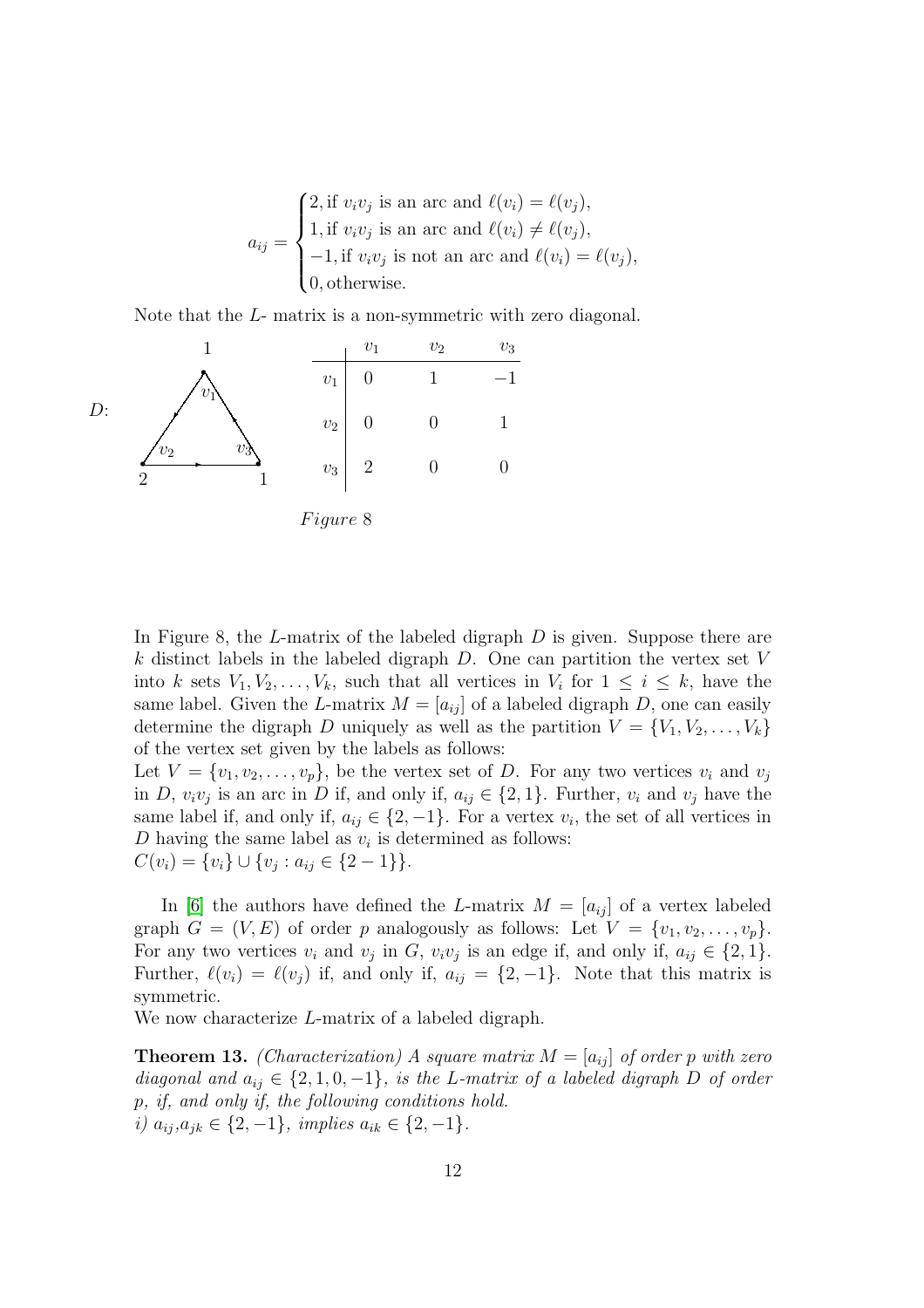ii)  $a_{ij}$  ∈ {2, -1} and  $a_{ik}$  ∈ {0, 1}, implies  $a_{ik}$  ∈ {0, 1}.

*Proof.* Necessity: Let  $M = [a_{ij}]$  be the L-matrix of a labeled directed graph D of order p. If three vertices  $v_i$ ,  $v_j$ , and  $v_k$  in D are such that,  $\ell(v_i) = \ell(v_j)$ , and  $\ell(v_i) = \ell(v_k)$  then  $\ell(v_i) = \ell(v_k)$ . In otherwords, if  $a_{ij}, a_{jk} \in \{2, -1\}$  then  $a_{ik} \in \{2,-1\}.$  Thus (i) holds. Suppose now,  $\ell(v_i) = \ell(v_j)$ , and  $\ell(v_j) \neq \ell(v_k)$ . Then  $\ell(v_i) \neq \ell(v_k)$ . In otherwords,  $a_{ij} \in \{2, -1\}$  and  $a_{jk} \in \{0, 1\}$ , then  $a_{ik} \in \{0, 1\}$  and (ii) holds.

Sufficiency: Let  $M = |a_{ij}|$  be a matrix of order p satisfying the conditions (i) and (ii). One can easily construct a vertex labeled digraph D with vertex set  $V = \{v_1, v_2, \ldots, v_p\}$  such that M is the L-matrix of D as follows:

For any two vertices  $v_i$ ,  $v_j$  in V,  $v_i v_j$  is an arc if, and only if,  $a_{ij} \in \{2, 1\}$ . Further  $\ell(v_i) = \ell(v_j)$  if, and only if,  $a_{ij} \in \{2, -1\}$ . One can easily see that M is the L-matrix of the labeled digraph D thus constructed.  $\Box$ 

## 9 Digraph Coloring and L-Matrices

The *color matrix* of a colored digraph D is nothing but the L-matrix of a vertex labeled digraph D.

Given a coloring of a digraph D, one can easily find its color matrix  $M = [a_{ij}]$ . Conversely, given the color matrix of  $D$ , one can find the digraph, and the partition of the vertex set into color classes. By Theorem 7, for an acyclic digraph  $D$ ,  $\chi_d(D) = 1$ .

The following is a characterization of an acyclic digraph  $D$  in terms of its color matrix. We omit the proof.

**Proposition 14.** A square matrix  $M = [a_{ij}]$  of order p is the color matrix of an acyclic digraph  $D = (V, E)$  of order p if, and only if, (i) for all i, j,  $i \neq j$ ,  $a_{ij} \in \{2, -1\}.$  $(ii) a_{ij} = 2 \Leftrightarrow a_{ji} = -1.$ 

## <span id="page-12-0"></span>References

- [1] Geir Agnarsson, Ag´ust S. Egilsson, Magns M. Halldrsson, Ver- ´ tex coloring acyclic digraphs and their corresponding hypergraphs, Discrete Applied Mathematics, 156, (2008), 1918 - 1928.
- <span id="page-12-1"></span>[2] Stephan Dominique Andres, Asymmetric directed graph coloring games, Discrete Mathematics, 309(18), 5799 - 5802.